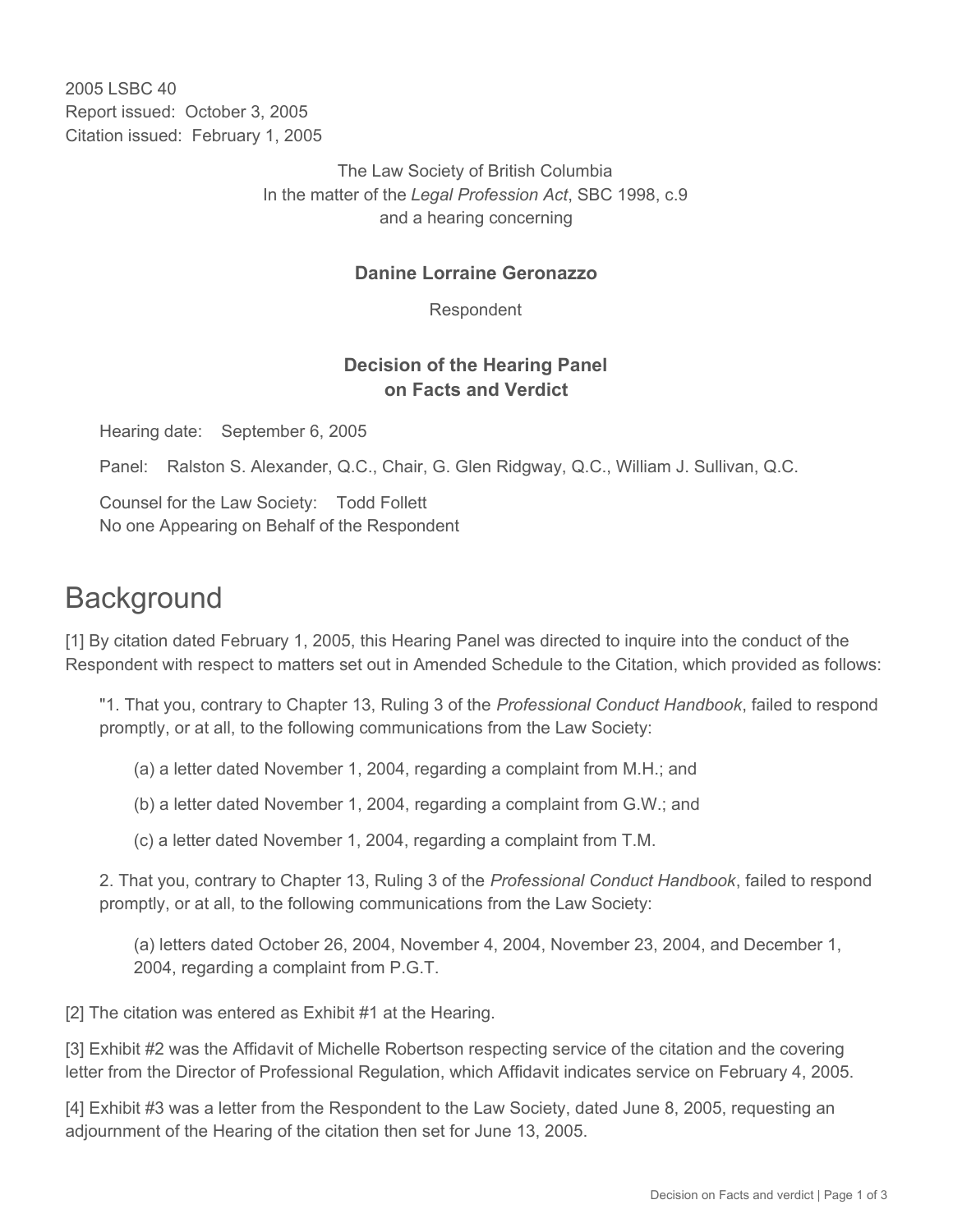[5] Exhibit #4 was a Statutory Declaration of Dave Phillips, Process Server, in which he declares that he served the Respondent on June 7, 2005, with an Amended Schedule to the citation, an amended page three of the disclosure index, and a covering letter from the Law Society.

[6] Entered as Exhibit #5 was a copy of an e-mail from Patricia Schmit, Q.C. with respect to orders made by her at a pre-hearing conference held June 13, 2005, relating to this matter, which provides, *inter alia*, for an amendment of Count 2 of the citation and the setting of a new hearing date of September 6, 2005, at 9:30 a.m.

[7] Exhibit #6 was a Statutory Declaration of Dave Phillips, Process Server, in which he declares that he served the Respondent on June 21, 2005, with the Amended citation relating to this complaint and the covering letter from the Law Society.

[8] Counsel for the Law Society indicated that he attempted to contact the Respondent and had left a message on or about August 31, 2005, to determine the Respondent's intentions as to attendance at this Hearing.

[9] Upon being satisfied by the evidence presented to it that the Respondent had been served with the Citation, the Panel ordered that the Hearing proceed in the absence of the Respondent, as provided in s. 42 of the *Legal Profession Act*.

[10] After the commencement of the Hearing, Counsel for the Law Society alerted the Panel that he had just been advised a letter had been received by fax from the Respondent, and that letter was entered as Exhibit #7 at this Hearing. The letter was dated September 2, 2005, but appears to have been sent to the Law Society or received by the Law Society shortly after 7:00 a.m. on the date of the Hearing, namely, September 6, 2005. The purpose of the letter was to request a further adjournment of the Hearing, as the Respondent wished to have counsel and she said she had been unable to retain same, as she had not received a fee payment for a settlement achieved in July of 2005, which fee required the approval of the Public Guardian and Trustee.

[11] The Panel considered the request for a further adjournment but after a consideration of all of the circumstances, were not prepared to grant the same. The Panel directed that the Hearing continue.

[12] Evidence was provided on behalf of the Law Society by Kyong-ae Kim, a Staff Lawyer with the Law Society, and by Michelle Boren, an Assistant in the Professional Conduct Department of the Law Society.

[13] Ms. Kim was the Staff Lawyer having conduct of three complaints relating to the conduct of the Respondent, which comprised the first count of the citation. The complaint made by M.H. relates to a client of the Respondent who was unable to find out from the Respondent the status of a file, there being a delay in the completion of matters. The complaint of G.W. relates to his fee for expert evidence that had not as yet been paid by the Respondent. The complaint of T.M., a bank employee, relates to the Respondent's failure to respond and report to a bank with respect to services rendered relating to mortgage documentation.

[14] The second count relates to a complaint from the Public Guardian and Trustee's Office to the effect that the Respondent had not responded to requests from that office for information so that the Public Guardian and Trustee could make a determination relating to an infant settlement.

[15] What ultimately became Exhibit #8 at the Hearing (following identification of the contents by the witnesses) was a Book of Documents, which sets out the correspondence and contact between the Law Society and the Respondent. With respect to the three complaints encompassed in the first paragraph of the Amended Schedule to the citation, the correspondence is precisely similar. There was a letter written by Ms. Kim to the Respondent on November 1, 2004; a further letter of November 25, 2004; and finally, a letter of